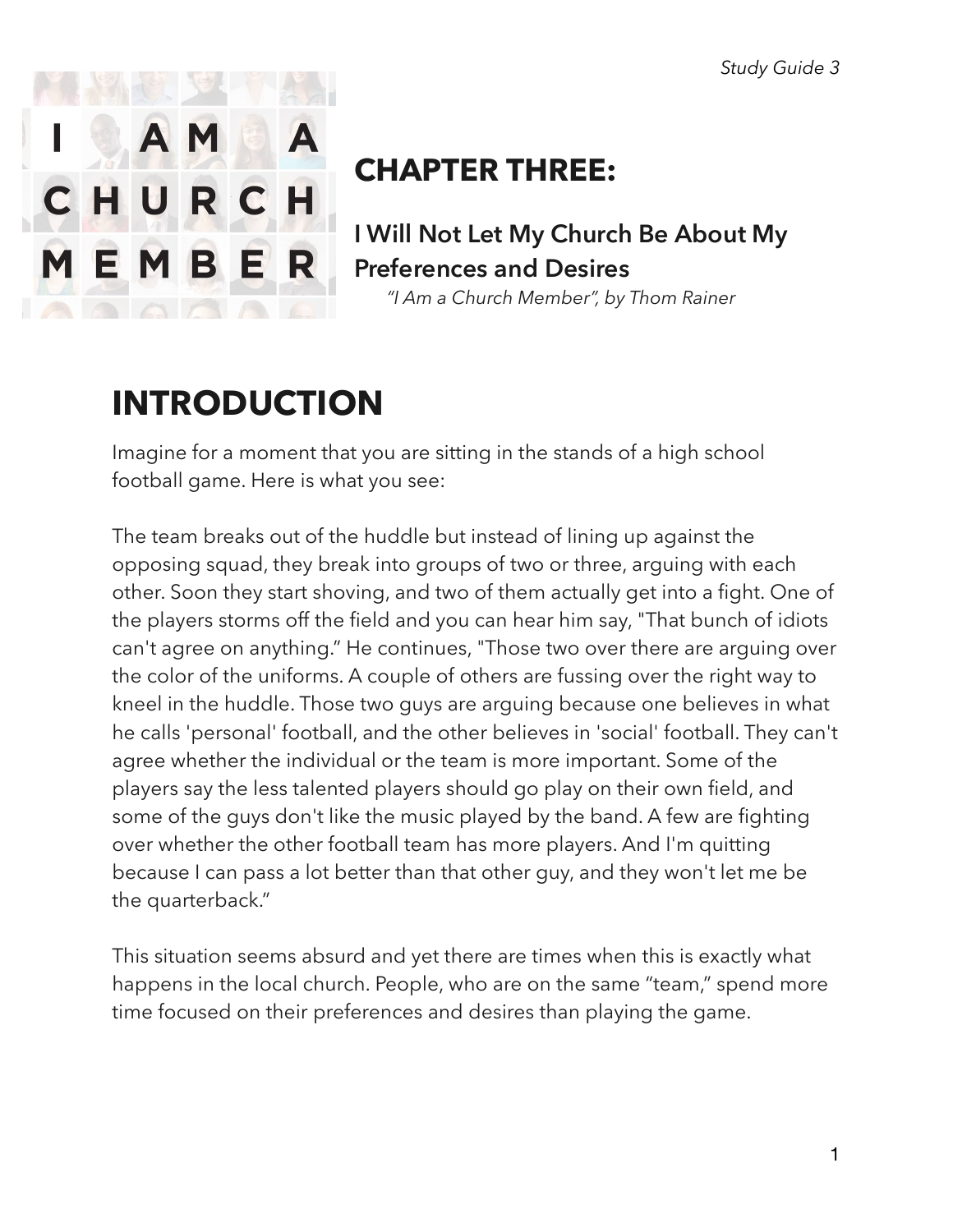#### *Can you describe a time when someone (maybe you) was more focused on their own preferences and desires than they were the best interest of the group?*

# **LESSON SUMMARY**

In this session, we will see that Scripture emphasizes that church members must be willing to yield their preferences and desires in order to serve others. We will encounter Jesus' challenge to his disciples to seek to serve instead of being served. Ultimately, we are called to recognize that church membership is not about our preferences and desires; it is about serving others! Rainer wrote:

*"The strange thing about church membership is that you actually give up your preferences when you join. Don't get me wrong; there may be much about your church that you like a lot. But you are there to meet the needs of others. You are there to serve others. You are there to give. You are there to sacrifice."* 

#### **1. The Call To Serve Others**

Serving others is probably not something we think about often but it was at the very heart of Jesus' ministry. In fact he said that he did not come to be served but to serve and to give his life as a ransom for many (Mark 10:45). One of the clearest pictures of Jesus' servant heart can be found in John 13:1-17:

*1 Now before the Feast of the Passover, when Jesus knew that his hour had come to depart out of this world to the Father, having loved his own who were in the world, he loved them to the end. 2 During supper, when the devil had already put it into the heart of Judas Iscariot, Simon's son, to betray him, 3 Jesus, knowing that the Father had given all things into his hands, and that he had come from God and was going back to God, 4 rose from supper. He laid aside his outer garments, and taking a towel, tied it around his waist. 5 Then he poured water into a basin and began to wash the disciples' feet and to wipe them with the towel that was wrapped around him. 6 He came to Simon Peter, who said to him, "Lord,*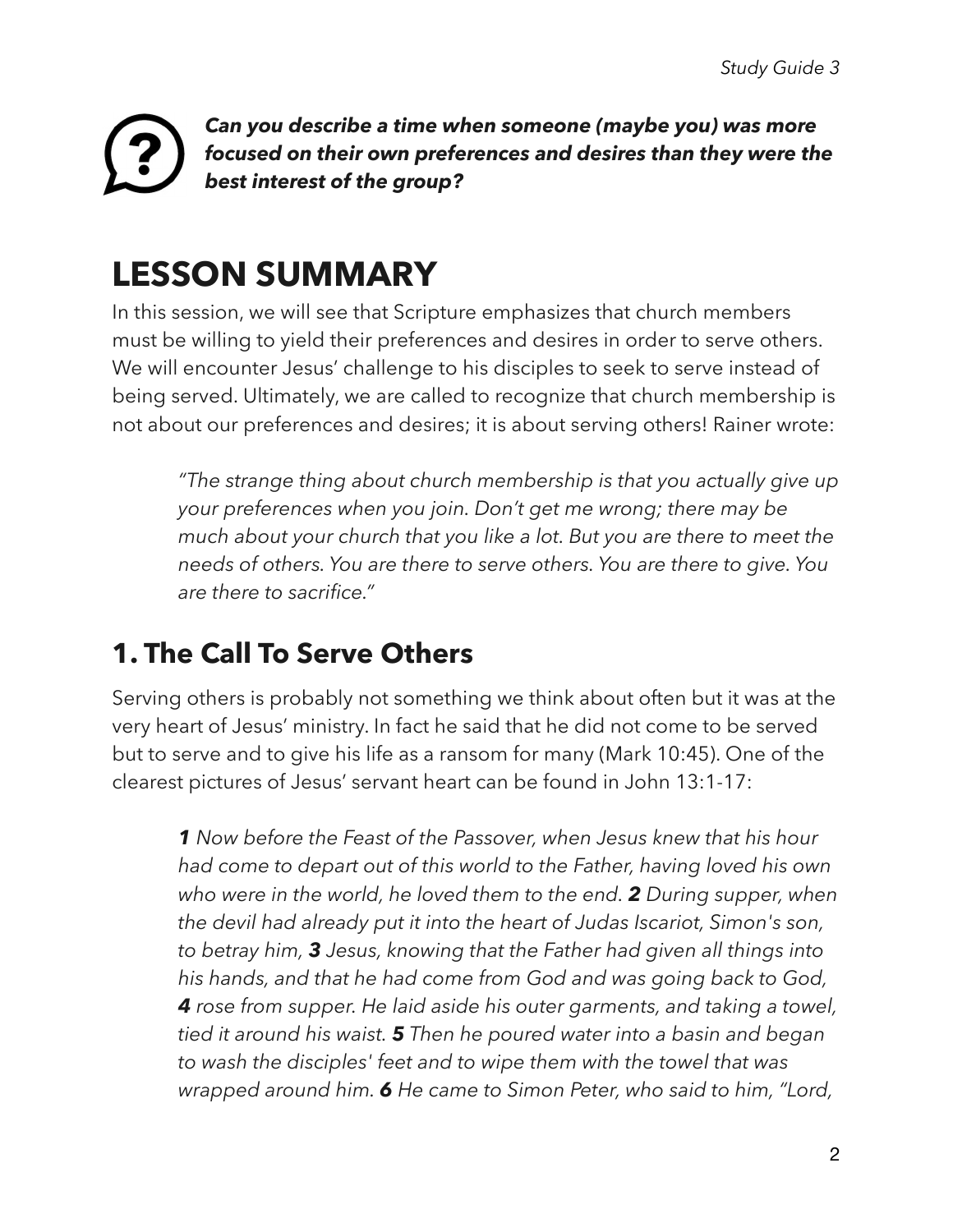*do you wash my feet?" 7 Jesus answered him, "What I am doing you do not understand now, but afterward you will understand." 8 Peter said to him, "You shall never wash my feet." Jesus answered him, "If I do not wash you, you have no share with me." 9 Simon Peter said to him, "Lord, not my feet only but also my hands and my head!" 10 Jesus said to him, "The one who has bathed does not need to wash, except for his feet, but is completely clean. And you are clean, but not every one of you." 11 For he knew who was to betray him; that was why he said, "Not all of you are clean."* 

*12 When he had washed their feet and put on his outer garments and resumed his place, he said to them, "Do you understand what I have done to you? 13 You call me Teacher and Lord, and you are right, for so I am. 14 If I then, your Lord and Teacher, have washed your feet, you also ought to wash one another's feet. 15 For I have given you an example, that you also should do just as I have done to you. 16 Truly, truly, I say to you, a servant is not greater than his master, nor is a messenger greater than the one who sent him. 17 If you know these things, blessed are you if you do them.* 

I'm not sure about you but feet are not my thing. In fact, I think feet are only appropriate when socks and shoes cover them! Take some time to think back to the dirtiest your feet have ever been at a particular point in time. Do you think someone would have been willing to touch you feet...much less wash them with their bare hands? Don't forget that the disciples' feet would have been absolutely disgusting. They would have been sweaty and caked with dirt. They most likely would not have smelled too good. But, Jesus took each of their feet into his hands and washed them.

Washing someone's feet back in New Testament times would have been the ultimate picture of humility and service. That is why Peter makes such a commotion about what Jesus is doing. He recognizes that his Teacher should not be doing anything close to this. This was the job of a servant, not a respected Rabbi.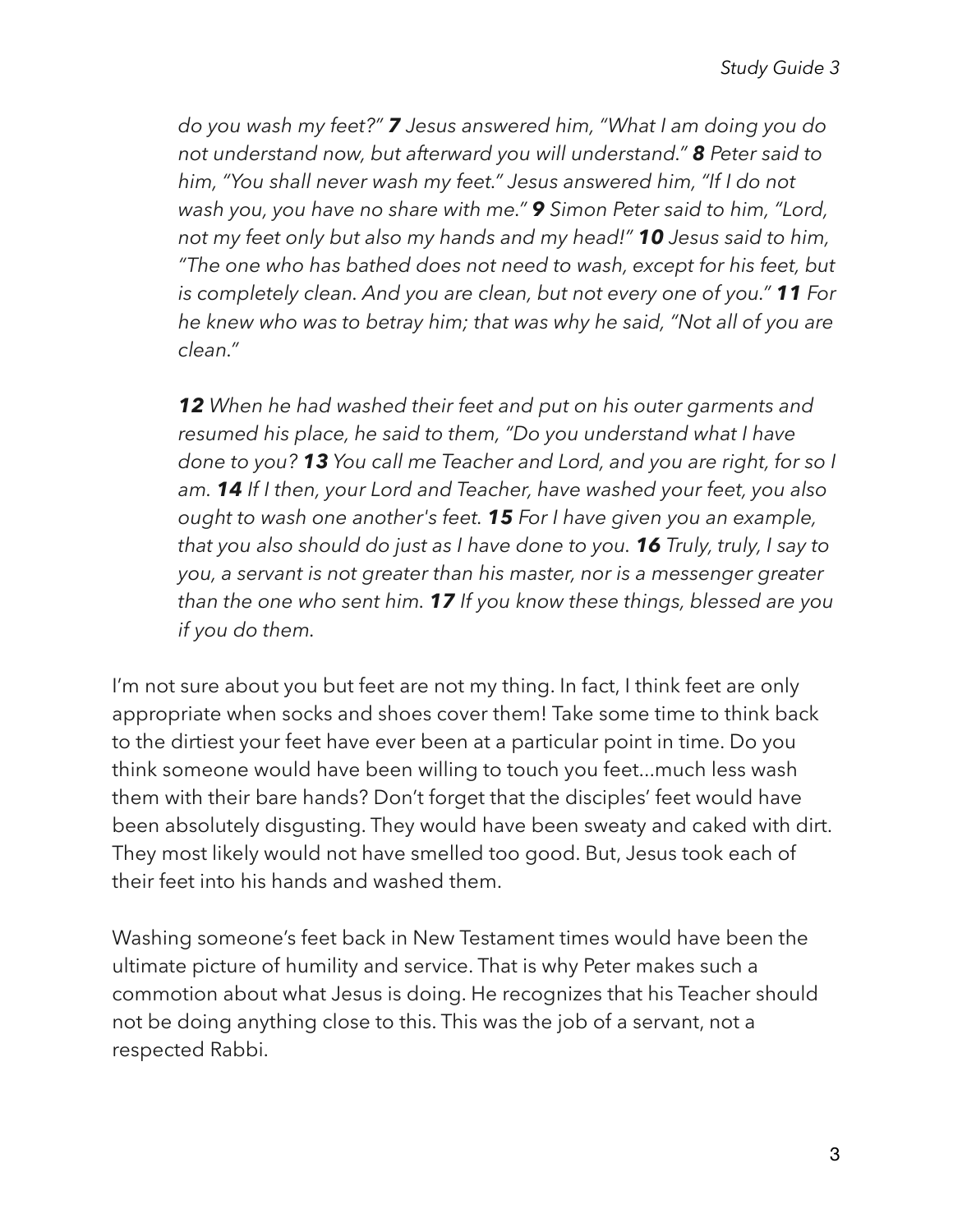#### **Why do you think it is so difficult to serve? How does Jesus example in this passage help you think about the call to serve others?**

Jesus was not the only person in Scripture that discussed the idea of serving others. Paul saw himself as a servant of Jesus Christ and was willing to do whatever was necessary to spread the gospel. After he became a Christian he wrote, in **Ephesians 3:7**:

*1 Of this gospel I was made a servant according to the gift of God's grace, which was given me by the working of his power.* 

### **Why do you think Paul was willing to call himself a servant of the gospel of Jesus Christ? Do you have that same perspective?**

The willingness to serve others is not natural in our world and it was not natural for people in Jesus' day either. In fact, the focus on position and authority had crept into the minds of several of his disciples. Consider the ironic story in **Matthew 20:20-28**:

*20 Then the mother of the sons of Zebedee came up to him with her sons, and kneeling before him she asked him for something. 21 And he said to her, "What do you want?" She said to him, "Say that these two sons of mine are to sit, one at your right hand and one at your left, in your kingdom." 22 Jesus answered, "You do not know what you are asking. Are you able to drink the cup that I am to drink?" They said to him, "We are able." 23 He said to them, "You will drink my cup, but to sit at my right hand and at my left is not mine to grant, but it is for those for whom it has been prepared by my Father." 24 And when the ten heard it, they were indignant at the two brothers. 25 But Jesus called them to him and said, "You know that the rulers of the Gentiles lord it over them, and their great ones exercise authority over them. 26 It shall not be so among you. But whoever would be great among you must be your*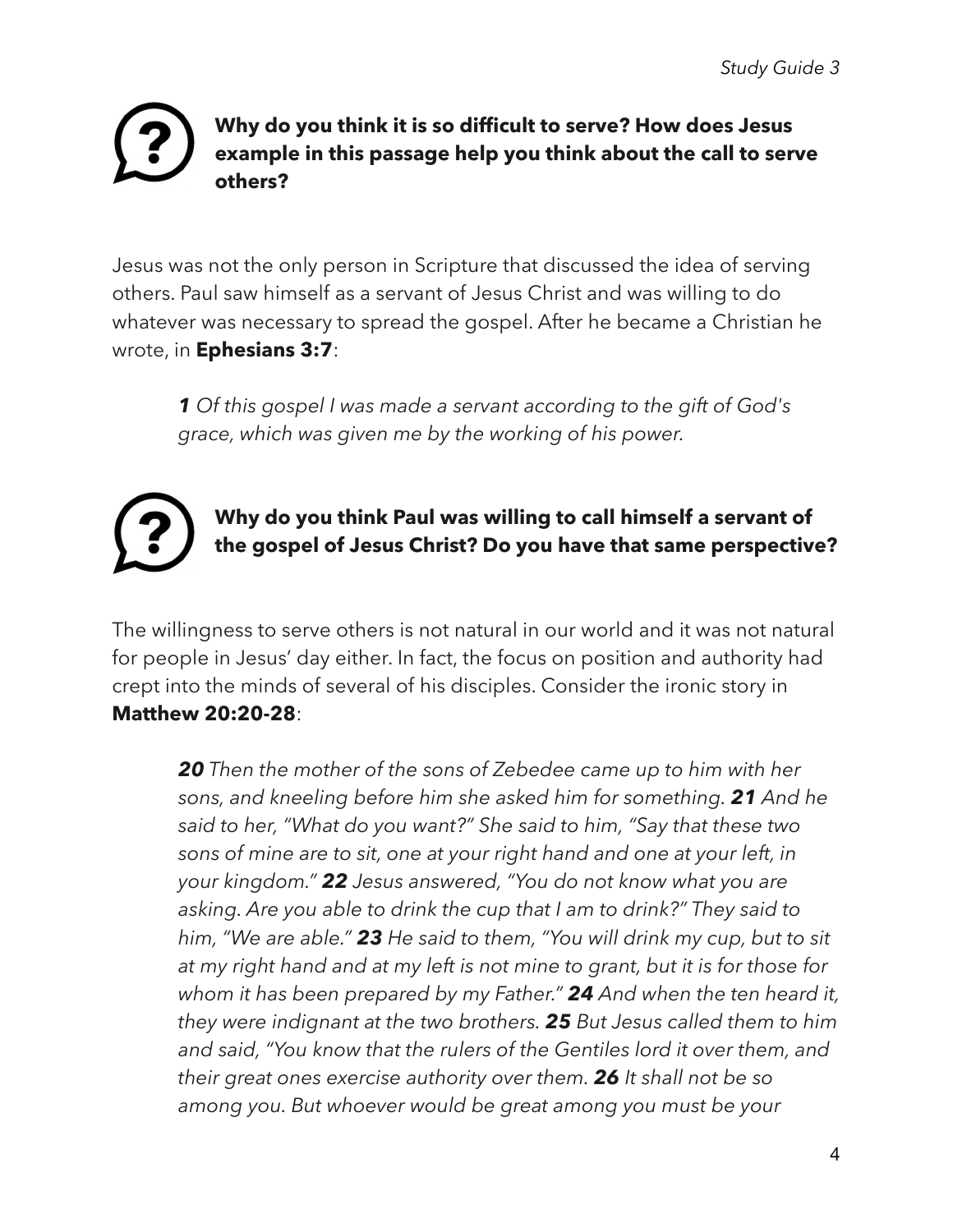*servant, 27 and whoever would be first among you must be your slave, 28 even as the Son of Man came not to be served but to serve, and to give his life as a ransom for many."* 

The mother of two of Jesus' disciples (James and John) actually had the audacity to come to Jesus and ask him to show favor towards her two sons. Just imagine if your mom showed up at your place of work and asked you boss to show favoritism towards you. This may work in little league but it would most definitely not work in your career.

Let's be honest, Jesus was very gracious with this well-meaning mom. He does not rebuke her or chastise her. He simply says that she really doesn't comprehend the scope of what she is asking. For Jesus, this is a great opportunity to remind his disciples that they have been called to serve and not to be served. Whose example are they to follow? Jesus' example – the King of kings came "not to be served but to serve." Rainer wrote:

*"We will never find joy in church membership when we are constantly seeking things our way. But paradoxically, we will find the greatest joy when we choose to be last. That's what Jesus meant when He said the last will be first. True joy means giving up our rights and preferences and serving everyone else. And that's what church membership means as well."* 



**Why does the world view the idea of serving in such a negative light? How can we combat the prevalent ideas of being first and being served in the church?** 

#### **2. Serving Others Should Push Us Outside The Walls Of The Church**

I'm sure all of us have heard the church referred to as a "holy huddle," a place where believers can gather together and focus on one another. Recently, I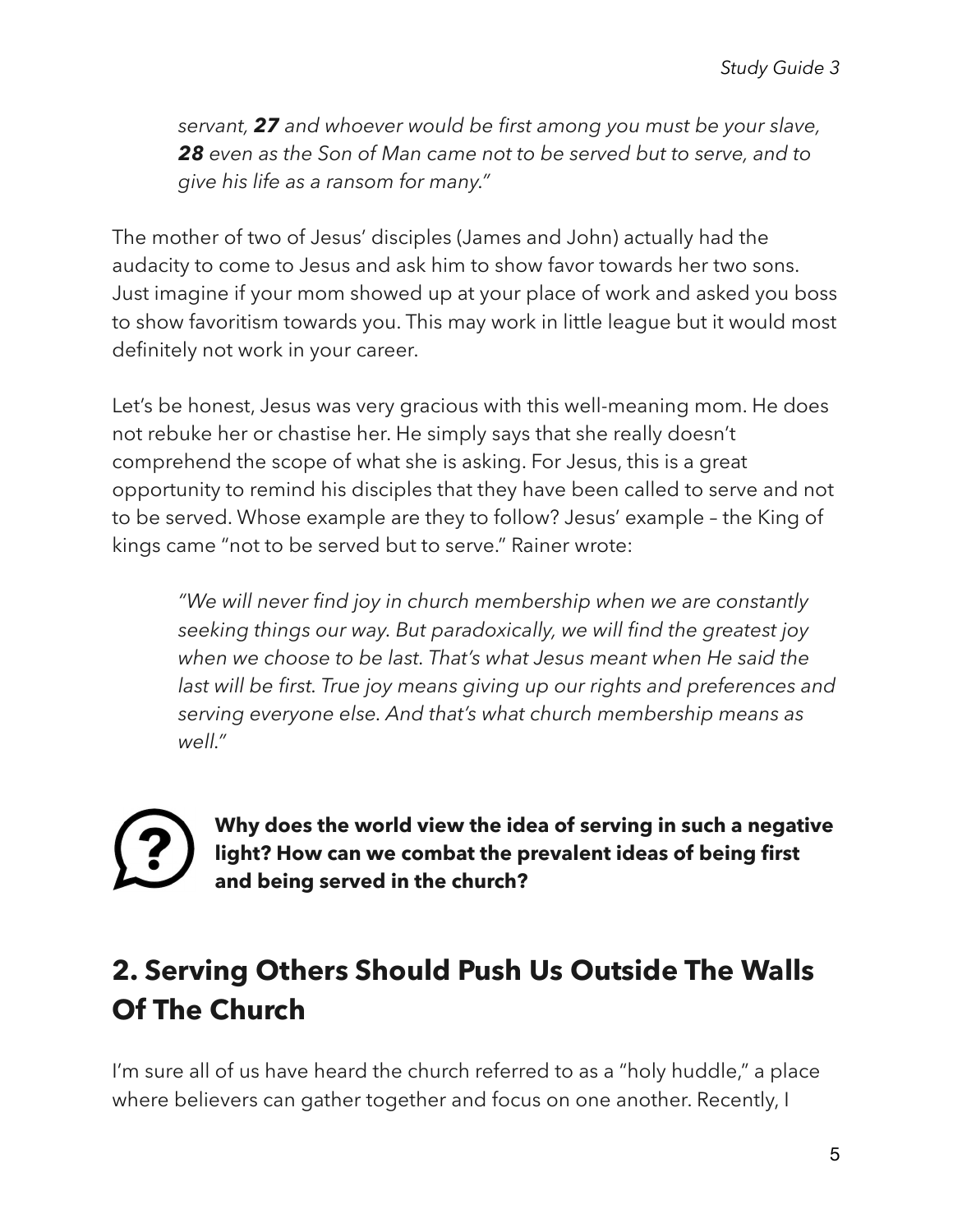heard a pastor say that the only problem with this idea is that the world around us has a very different perspective of a huddle. When they see a huddle they see a bunch of backsides and the view is not pretty! The church was never called to be a holy huddle or a hotel for saints. The church and its members were called to be a hospital for sinners. To accomplish this mission we must be willing to serve someone beside ourselves. Consider the Great Commission given by Jesus in **Matthew 28:19-20**:

*19 Go therefore and make disciples of all nations, baptizing them in the name of the Father and of the Son and of the Holy Spirit, 20 teaching them to observe all that I have commanded you. And behold, I am with you always, to the end of the age.* 

Jesus' commission to the church and to believers is that we are to go and make disciples of all nations. We must realize that making disciples does not take place primarily within the walls of the church. In fact, the early church did not have a building where they met each week (they usually met in homes or in the temple) and most of their time was spent fulfilling their regular responsibilities. It was in fulfilling these responsibilities (work, etc.) that they were to make disciples. The same is true for us. However, we often think of making disciples only in the context of the gathering of the church. Rainer, as a result of his research, offered ten dominant behavior patterns of churches that are inward focused:

- 1. **Worship Wars.** One or more factions in the church want the music just the way they like it. Any deviation is met with anger and demands for change. The order of service must remain constant. Certain instrumentation is required while others are prohibited.
- 2. **Prolonged minutia meetings.** The church spends an inordinate amount of time in different meetings. Most of the meetings deal with the most inconsequential items, while the Great Commission and Great Commandment are rarely the topics of discussion.
- 3. **Facility focus.** The church facilities develop iconic status. One of the highest priorities in the church is the protection and preservation of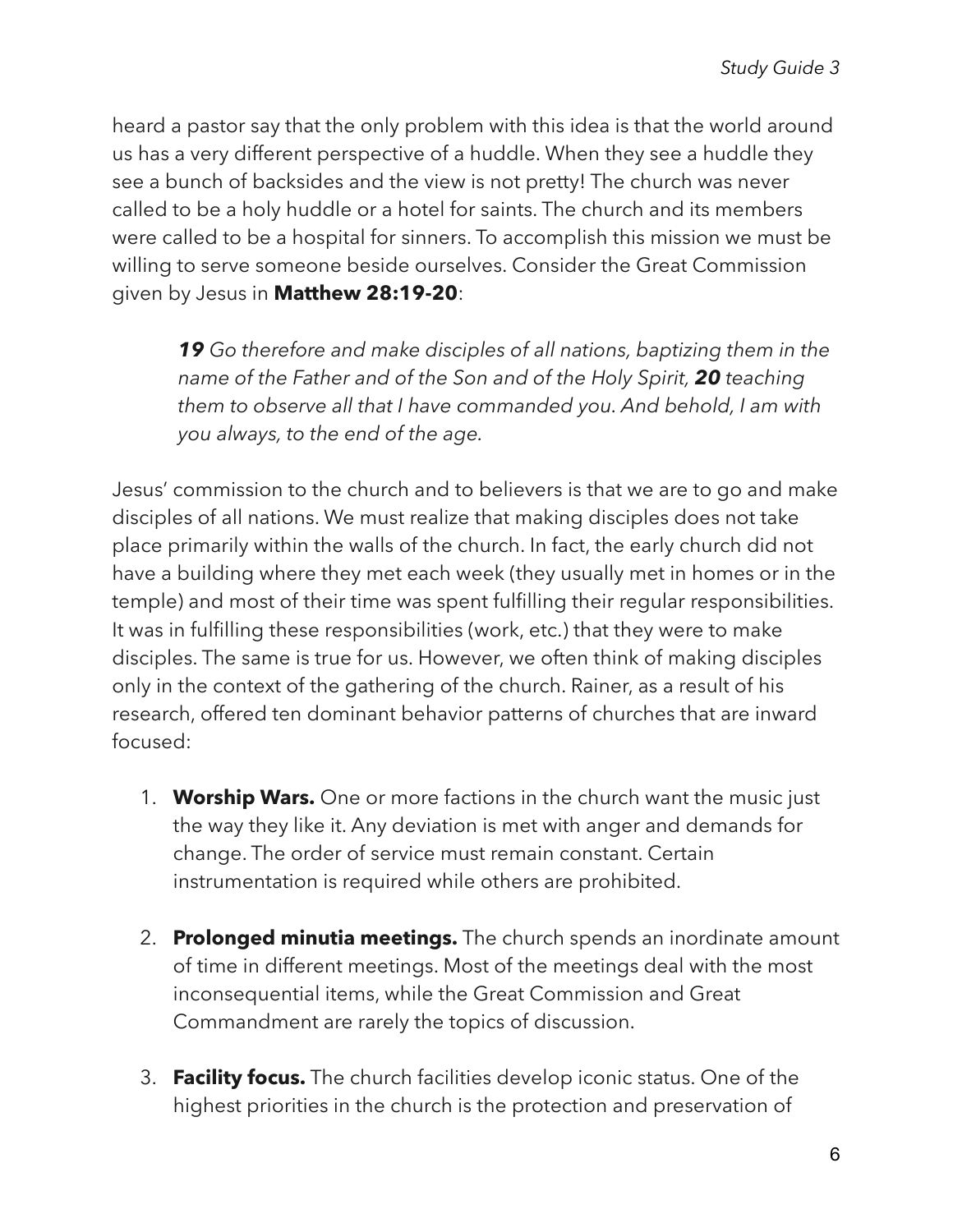rooms, furniture, and other visible parts of the church's buildings and grounds.

- 4. **Program Driven.** Every church has programs even if they don't admit it. When we start doing a ministry a certain way, it takes on programmatic status. The problem is not with programs. The problem develops when the program becomes an end instead of a means to a greater ministry.
- 5. **Inwardly focused budget.** A disproportionate share of the budget is used to meet the needs and comforts of the members instead of reaching beyond the walls of the church.
- 6. **Inordinate demands for pastoral care.** All church members deserve care and concern, especially in times of need and crisis. Problems develop, however, when church members have unreasonable expectations for even minor matters. Some members expect the pastoral staff to visit them regularly merely because they have membership status.
- 7. **Attitudes of entitlement.** This issue could be a catch-all for many of the points named here. The overarching attitude is one of demanding and having a sense of deserving special treatment.
- 8. **Greater concern about change than the gospel.** Almost any noticeable changes in the church evoke the ire of many; but those same passions are not evident about participating in the work of the gospel to change lives.
- 9. **Anger and hostility.** Members are consistently angry. They regularly express hostility toward the church staff and other members.
- 10. **Evangelistic apathy.** Very few members share their faith on a regular basis. More are concerned about their own needs rather than the greatest eternal needs of the world and community in which they live.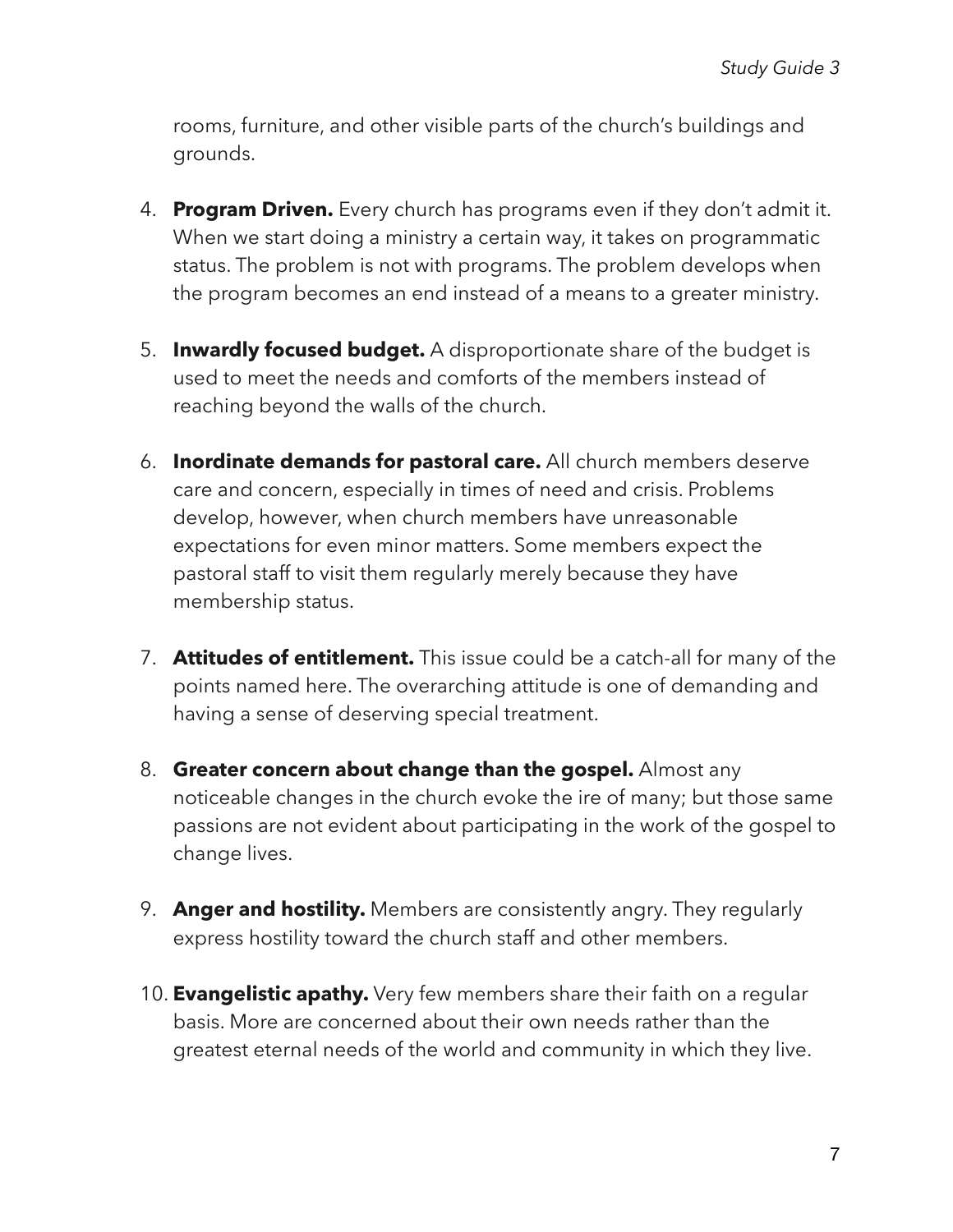#### **Do you think our church struggles with any of these behavior patterns? What are some ways that we can focus our attention outside the walls of the church?**

### **3. Cultivating The Mind Of Christ ("He Came To Serve")**

As we have said before, serving others is difficult and it is not usually our natural response. Paul understood this perfectly, which is why he encouraged the believers in Philippi to cultivate the mind of Christ. Consider **Philippians 2:1-11**:

*1 So if there is any encouragement in Christ, any comfort from love, any participation in the Spirit, any affection and sympathy, 2 complete my joy by being of the same mind, having the same love, being in full accord and of one mind. 3 Do nothing from selfish ambition or conceit, but in humility count others more significant than yourselves. 4 Let each of you look not only to his own interests, but also to the interests of others. 5 Have this mind among yourselves, which is yours in Christ Jesus, 6 who, though he was in the form of God, did not count equality with God a thing to be grasped, 7 but emptied himself, by taking the form of a servant, being born in the likeness of men.* 

*8 And being found in human form, he humbled himself by becoming obedient to the point of death, even death on a cross. 9 Therefore God has highly exalted him and bestowed on him the name that is above every name, 10 so that at the name of Jesus every knee should bow, in heaven and on earth and under the earth, 11 and every tongue confess that Jesus Christ is Lord, to the glory of God the Father.* 

Rainer wrote:

*"So what did Jesus do?"*